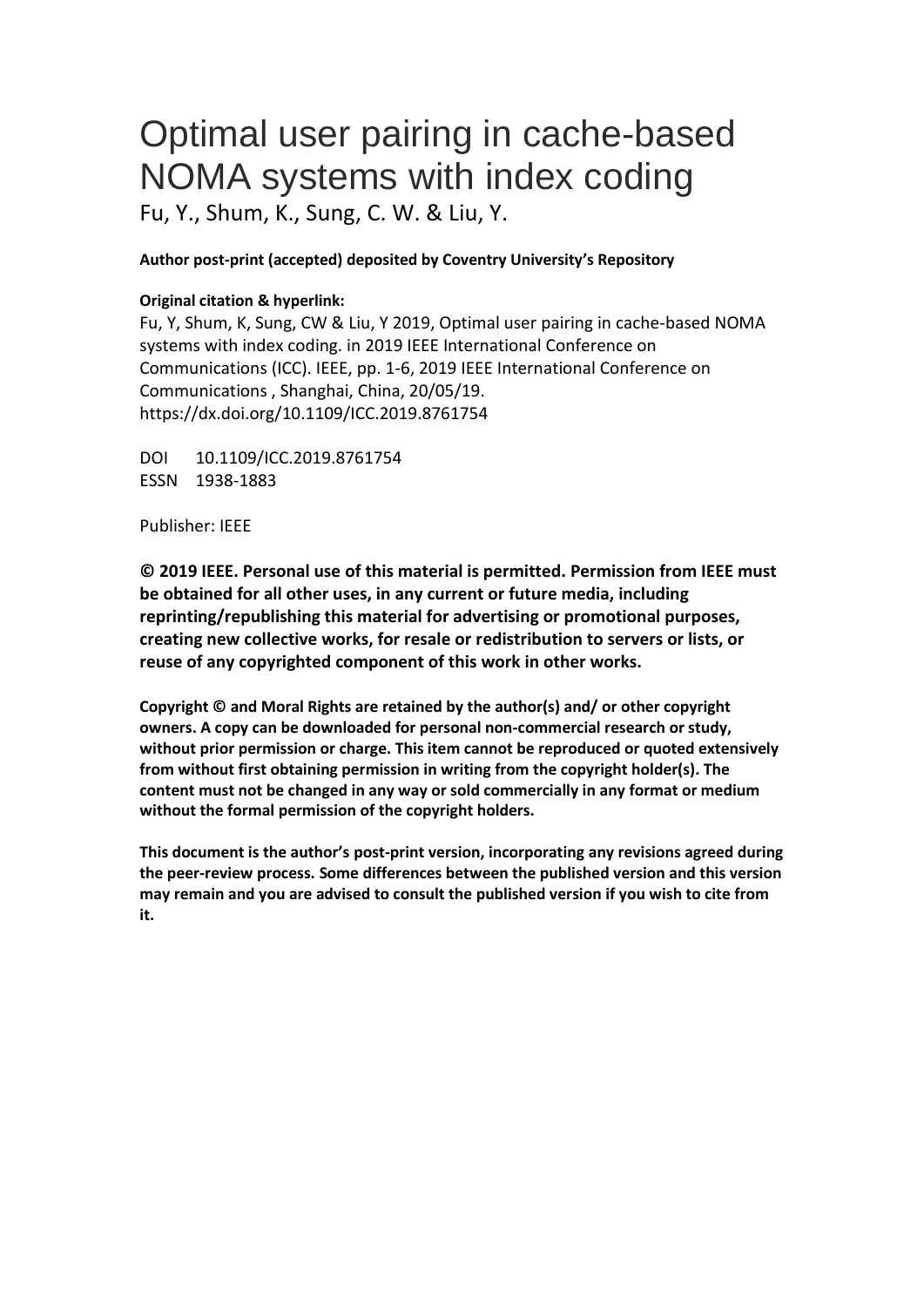# Optimal User Pairing in Cache-based NOMA Systems with Index Coding

Yaru Fu<sup>\*</sup>, Kenneth W. Shum<sup>†</sup>, Chi Wan Sung<sup>‡</sup>, and Ye Liu<sup>§</sup>

<sup>∗</sup>Information Systems Technology and Design, Singapore University of Technology and Design, Singapore †School of Science and Engineering, The Chinese University of Hong Kong (Shenzhen), China ‡Department of Electronic Engineering, City University of Hong Kong, Hong Kong SAR §Department of Engineering Science, University of Oxford, England, UK Email: yaru fu@sutd.edu.sg, wkshum@cuhk.edu.cn, albert.sung@cityu.edu.hk, ye.liu@eng.ox.ac.uk

*Abstract*—The user pairing problem for cache-based timeslotted non-orthogonal multiple access (NOMA) system with index coding is investigated. During each time slot, the packets of two users are scheduled at the base station. In accordance with different cache information of the scheduled users, either superposition coding or index coding is applied for base station transmission. For some specific case, the superior performance on the aspect of power consumption of index coding compared to that of superposition coding is analyzed. Besides, the power saving of our design system when compared to that of the NOMA system with pure superposition coding is also demonstrated in a mathematical way. Subsequently, we show that the original user scheduling problem can be transformed in quadratic time into a minimum weight perfect matching problem of an undirected graph, which can be solved with time complexity  $O(K^3)$ , where  $K$  is the number of users. Based on this transformation, the feasibility of any given system is analyzed. Furthermore, we formulate the minimum weight perfect matching problem as an integer linear problem and solve it by integer linear programming. Numerical results validate the performance gains of our proposed system from the aspects of total transmit power and outage probability.

*Index Terms*—Non-orthogonal multiple access (NOMA), caching, superposition coding, index coding, scheduling, minimum weight perfect matching.

#### I. INTRODUCTION

As a promising candidate for the fifth generation (5G) wireless communication networks, non-orthogonal multiple access (NOMA) has attracted significant attention from both academia and industry. In contrast to conventional orthogonal multiple access (OMA) schemes, where each time-frequency resource block (RB) can only be occupied by a single user, NOMA provides a new horizon of thinking as it supports multiple users to use the same RB simultaneously. By so doing, NOMA is capable of having superior spectrum efficiency compared to OMA strategies [1].

Since 2013, NOMA has been studied from various perspectives. For example, [2] and [3] study the power minimiza-

This work was done when Yaru Fu worked in the Chinese University of Hong Kong and in City University of Hong Kong in 2018, and was supported in part by a grant from the Research Grants Council of the Hong Kong Special Administrative Region, China, under the project CityU 11216416. (Corresponding author: Chi Wan Sung)

tion problem for single-carrier NOMA networks, in which distributed power allocation algorithm based on Yate's power control framework and multi-user non-cooperative game theory is adopted, respectively. Besides, the joint subcarrier and power allocation for sum-rate maximization problem in multicarrier NOMA system are investigated by [4], [5]. Specifically, in [4], the rate maximization problem is proved to be NP-hard and solved via a Lagrangian duality assisted dynamic programming (LDDP) method. Meanwhile, a threestep resource allocation methodology with provable lower computation complexity than LDDP is designed in [5]. In addition, [6]–[8] investigate the user clustering, beamforming and power allocation problem for NOMA based multi-antenna systems. The work in [9] investigates the use of NOMA to support cell-edge users.

Recently, people are turning the research trend to cachebased NOMA systems in 5G wireless networks [10], [11]. It is demonstrated by [12] that cache-based NOMA obtains superior outage performance when compared with that of the conventional NOMA. In addition, the work in [13] shows that caching has the capability of improving system coverage and spectral efficiency. While [12], [13] focus on the single-cell case, in [14], the power minimization problem for a twocell cache-based NOMA network is investigated, in which an iterative power control algorithm is proposed to solve the nonconvex optimization problem optimally.

All of the aforementioned works [12]–[14] apply superposition coding at transmit side. To the best of our knowledge, this is the first work which considers cache-aided NOMA system with index coding [15], [16], in which the transmission mechanism of the base station is either superposition coding or index coding based on the cached information at users. The motivation of studying such an implementation is that, for some specific cases, the power requirement for successful decoding at the scheduled users with index coding is less than that with superposition coding.

To understand the potential of considering NOMA and index coding jointly, in this work, we study the user pairing problem for cache-aided NOMA network with the application of index coding, in which a time-slotted system is considered. During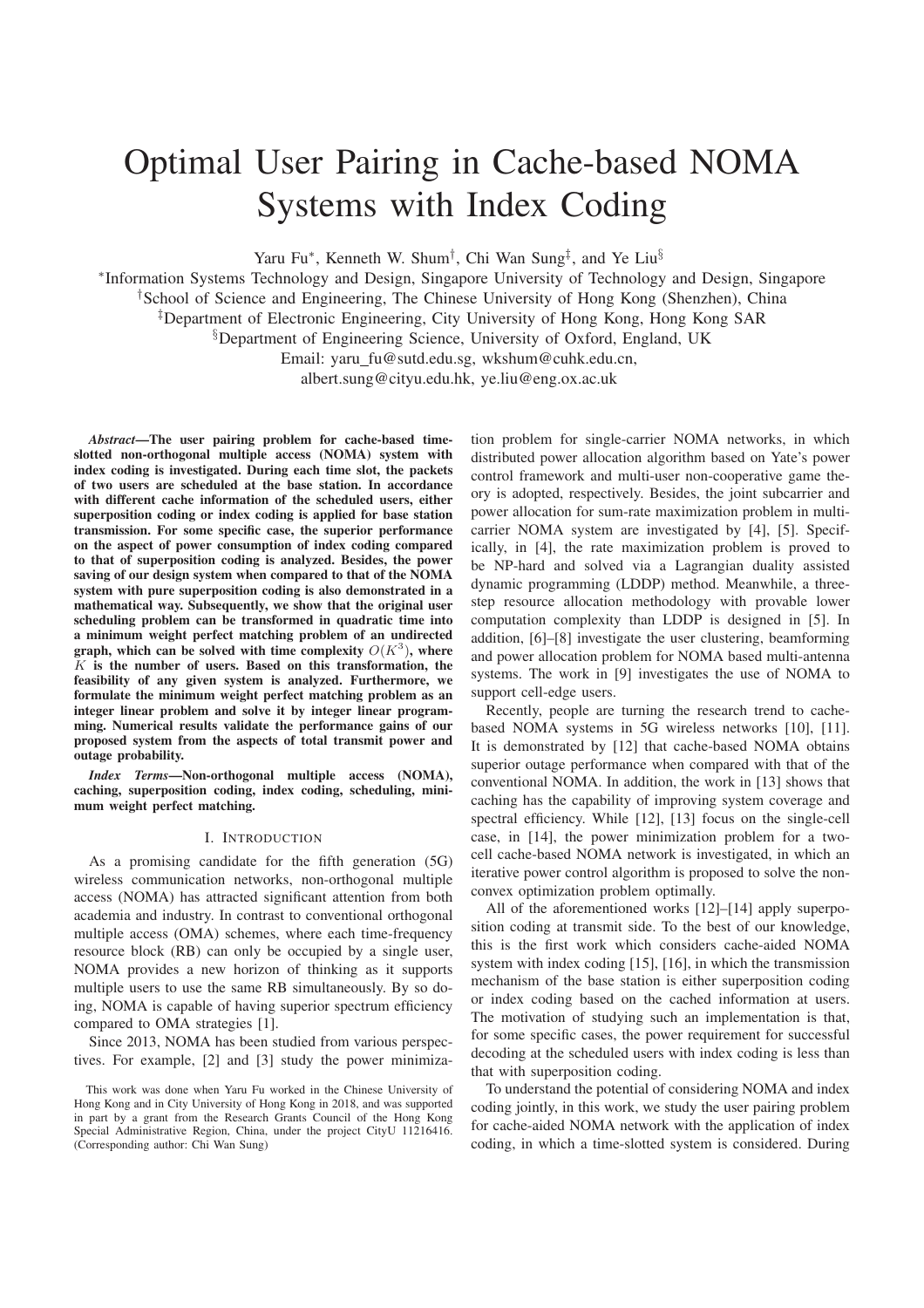each time slot, the desired packets of two users are scheduled at the base station. Based on different cache information of the scheduled users, either superposition coding or index coding is applied at base station. When two users request packets of their own from the base station while they cache the desired packet of each other, the superior performance on the part of power consumption of index coding compared with that of superposition coding is analyzed. Afterwards, we analyze the power saving of our proposed system when comparing with NOMA using pure superposition coding mathematically. Then, we show that the original user scheduling problem can be transformed into a minimum weight perfect matching problem of an undirected graph in quadratic time. Based on the formulated graph, the feasibility of any given system is analyzed. Finally, we formulate the minimum weight perfect matching problem as an integer linear problem, and solve it via integer linear programming. Numerical results indicate that our proposed cache-aided NOMA with index coding outperforms conventional cache-based NOMA and NOMA without caching in terms of total transmit power and outage probability. The basic model in this paper is subsequently extended in [17], where a suboptimal joint user clustering and power control algorithm is proposed with the consideration of inter-cluster interference.

The remaining parts of this article are outlined as follows. We present the system model and formulate the user scheduling problem in Section II, where we also prove the superiority of the designed system compared to the conventional NOMA network mathematically. In Section III, the original pairing problem is transformed into a minimum weight perfect matching problem in general graph, in which the feasibility of the system is analyzed. Moreover, we formulate the minimum weight perfect matching problem as an integer linear problem, which can be solved by integer linear programming. Numerical results are presented in Section IV. Section V concludes the main contributions of this work and predicts several possible research directions in future.

#### II. SYSTEM MODEL

In this section, the system model of cache-based NOMA with index coding is first described, where the transmission mechanism at base station is specified. Then, we show the advantage of our designed system compared to conventional NOMA system in terms of power consumption mathematically. Afterwards, the user pairing problem formulation is presented.

#### *A. System Description*

Consider a single base station which wants to transmit K different packets to  $K$  users. Assume each packet contains a string of bits, and the size of the packets are the same. The K packets and K users are both indexed by  $\mathcal{K} \triangleq \{1, 2, \ldots, K\}.$ Let  $s_k$  be the k-th packet and is the desired packet of user k, where  $k \in \mathcal{K}$ . Besides, we assume user k has stored in its cache a set of packets. Define  $\mathcal{H}_k \subseteq \mathcal{K} \setminus \{k\}$  as the set of the indices of the cached packets at user  $k$ , e.g., given

 $\mathcal{H}_k = \{4, 5\}$ , then user k has the information about packets  $s_4$  and  $s_5$  beforehand. In addition, each user is assumed to have a maximum cache capacity  $\overline{C}$ , meaning that each user is able to cache the packets of any  $\overline{C}$  other users.

Let  $X$  be the signal<sup>1</sup> transmitted by the base station and denote by  $Y_k$  the received message of user k. Then

$$
Y_k = \sqrt{g_k}X + N_k,\tag{1}
$$

where  $q_k$  is the time-invariant link gain from the base station to user  $k$  and  $N_k$  is the additive Gaussian random noise signal with mean zero and variance  $\eta$ . The transmission of the base station is subject to a power constraint based on the third generation of partnership project (3GPP) configuration [18], so that the variance of  $X$  is no greater than  $P$ . Without loss of generality, we assume that the users are ordered in descending order of their link gains, i.e.,  $q_1 > q_2 \cdots > q_K$ . For  $k \in \mathcal{K}$ , we define the channel gain of user k that normalized by noise power as  $n_k \triangleq \eta/g_k$ . We assume that the same modulation and coding schemes are applied for all users, so there is a common signal-to-interference-plusnoise ratio (SINR) threshold, Γ, that all packets need to meet for successful decoding. Specifically, Γ is in one-toone correspondence of the transmission data rate constraint of each user, which is denoted by  $R$ . Based on Shannon capacity formula, we have

$$
\Gamma = 2^{R/W} - 1,\tag{2}
$$

in which W represents the system bandwidth.

We consider a time-slotted system and focus on the user pairing problem, in which the packets of two users are scheduled at base station in each time slot. Let  $\mathcal{U}_n$  be the set of users that are scheduled in time slot  $n$  for transmission; therefore, we have  $|\mathcal{U}_n| = 2$  for all n. Depending on the cache information, either superposition coding or index coding is used for transmission. For simplicity, we assume  $K$  is an even number. Therefore,  $K/2$  time slots are needed. As a consequence, we have  $n \in \{1, 2, \ldots, K/2\}$ .

In the following, we discuss the transmission mechanism at base station. We assume there is an encoder function named enc, which encodes the transmitted packet of user  $k$ ,  $X_k$ , as follows:

$$
X_k = \text{enc}(s_k),\tag{3}
$$

in which enc( $s_k$ ) is a random variable whose variance and mean are assumed to be unit and zero, respectively.

Assume user  $i$  and user  $j$  are scheduled within the same time slot. Therefore, for superposition coding, the transmitted signal at the base station is quoted below:

$$
X = \sqrt{p_i} \cdot \text{enc}(s_i) + \sqrt{p_j} \cdot \text{enc}(s_j)
$$
  
=  $\sqrt{p_i} X_i + \sqrt{p_j} X_j,$  (4)

<sup>1</sup>Note that X is the transmit signal, which can be constructed by either superposition coding or index coding. We will present the details later in this subsection.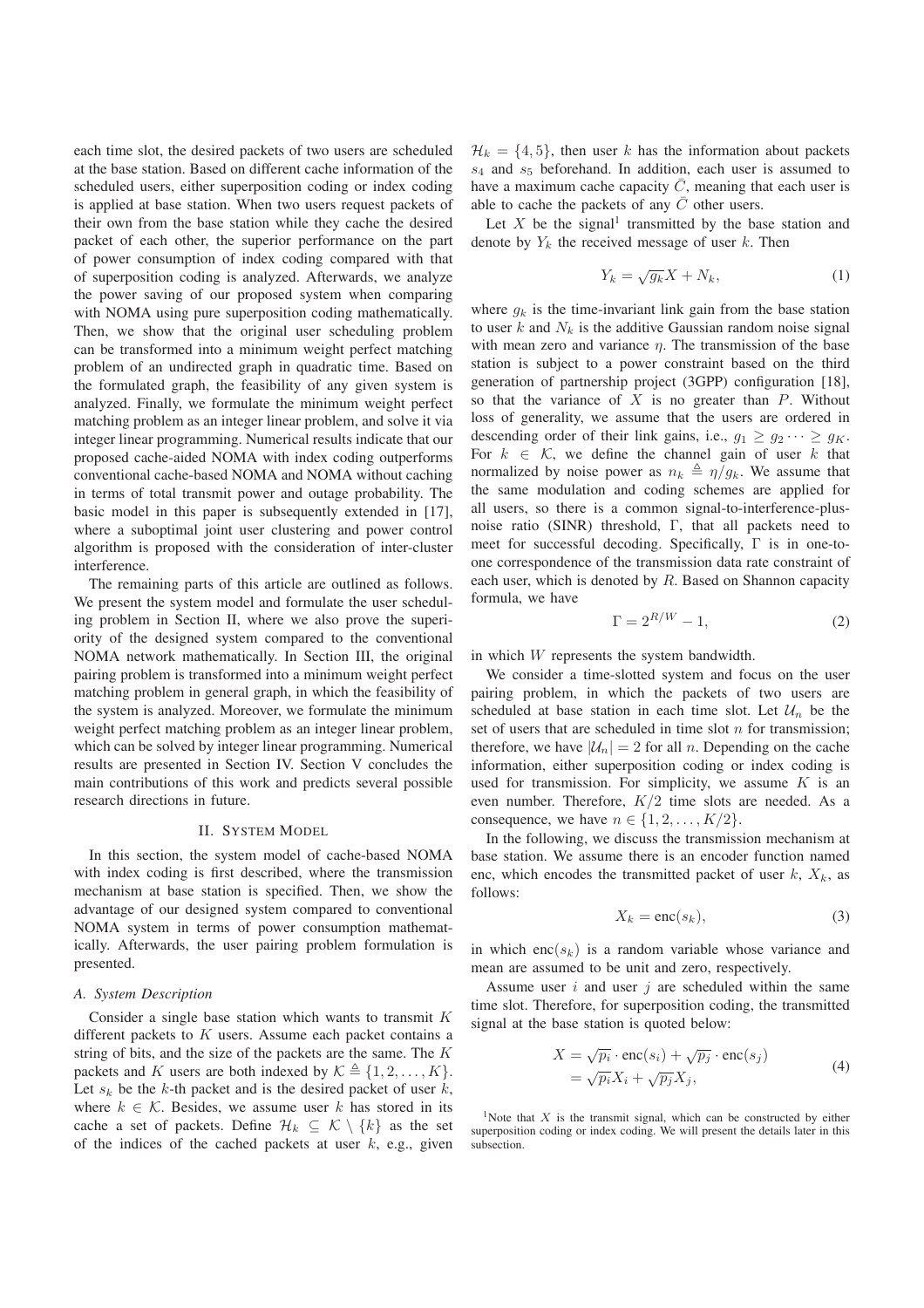where  $p_k$  is the transmit power of packet k where  $k \in \mathcal{K}$ . In accordance with (1), we obtain the received signals as follows:

$$
Y_i = \sqrt{g_i}(\sqrt{p_i}X_i + \sqrt{p_j}X_j) + N_i,
$$
  
\n
$$
Y_j = \sqrt{g_j}(\sqrt{p_i}X_i + \sqrt{p_j}X_j) + N_j.
$$
\n(5)

If index coding is applied, the transmitted signal at base station is expressed as follows:

$$
X = \sqrt{p_{IC}} \cdot \text{enc}(s_i \oplus s_j). \tag{6}
$$

Here,  $\oplus$  is binary addition, and  $p_{IC}$  is the transmit power.

Suppose a pair of users  $(i, j)$ , where  $i < j$ , is scheduled for transmission in the same time slot. Besides, we define the binary vector  $I_{ij} \triangleq (b_i, b_j)$  to indicate whether a user has the other user's packet in his cache. Specifically,  $b_i = 1$  if and only if user i cached the packet of user j, and  $b_j$  is defined in the same way.

With above discussions, in the transmission scheme, the following mechanism is adopted: if  $I_{ij} = (1, 1)$ , we use index coding; otherwise, we use superposition coding. The reason is stated in the following proposition:

**Proposition 1.** *If*  $I_{ij} = (1, 1)$ *, then the power requirement for successful decoding with index coding is smaller than the power requirement for successful decoding with superposition decoding.* 

*Proof.* We first consider the scenario where superposition coding is adopted. Since users  $i$  and  $j$  have each other's packet, no user suffers from inter-user interference. Therefore, at the receiver side, the following SINR conditions should be satisfied for successful decoding:

$$
\frac{p_i}{n_i}\geq \Gamma, \text{and} \,\, \frac{p_j}{n_j}\geq \Gamma.
$$

Obviously, the least required power under superposition coding is  $p_{SC} = \Gamma(n_i + n_j)$ .

Subsequently, we consider the case of index coding. At the base station side, the XOR operation is used among users  $i$ and  $j$  to form the coded packet. At the receive side, both users first decode this coded packet. Then, XOR is performed again at each user between the decoded packet and its cached packet to obtain his/her desired information. Although we need to ensure both users can decode the coded packet, only one constraint is needed, since  $n_i \leq n_i$ . The constraint is given below

$$
\frac{p_{IC}}{n_j} \ge \Gamma,\tag{7}
$$

where  $p_{IC}$  is the transmit power of the index coded packet. Therefore, the minimum required power for successful decoding with index coding in this time slot is  $p_{IC} = n_i \Gamma$ .

Since 
$$
p_{SC} - p_{IC} = n_i \Gamma > 0
$$
, the proof is completed.  $\square$ 

In this work, we adopt the assumption that any packet that are overheard is not used in decoding, which means the decoder of user  $k$  only uses the received signal in time slot  $n$ if  $k \in \mathcal{U}_n$ . With aforementioned definitions and analysis, we specifically distinguish the following cases:

1)  $I_{i,j} = (0,0)$  or  $(1,0)$ . In this scenario, the base station applies superposition coding. In addition, user  $i$  adopts successive interference cancellation (SIC). For successful decoding at both users, the following constraints have to be satisfied:

$$
\frac{p_i}{n_i} \ge \Gamma,
$$
  
\n
$$
\frac{p_j}{p_i + n_j} \ge \Gamma,
$$
\n(8)

where  $p_i$  and  $p_j$  are the assigned power for transmission of packets  $i$  and  $j$ , respectively. Based on  $(8)$ , the least required transmit power in this time slot can be obtained as  $(n_i + n_j + n_i \Gamma) \Gamma$ .

2)  $I_{ij} = (0, 1)$ . Similarly, superposition coding is used in this case. Since user  $j$  cached the packet of user  $i$ , which indicates no matter what the received SINR is, user  $i$  can subtract packet *i* from his received message. Therefore, we have the following constraint for user  $i$ :

$$
\frac{p_j}{n_j} \ge \Gamma. \tag{9}
$$

At user  $i$ , SIC is applied to decode its intended signal. In detail, user i first decodes the signal of user  $i$ , subtracting this part and then decoding its own signal. Therefore, the following constraints have to meet:

$$
\frac{p_j}{p_i + n_i} \ge \Gamma,\tag{10}
$$

$$
\frac{p_i}{n_i} \ge \Gamma.
$$
\n(11)

Solving the above inequalities, the minimum total power required in this time slot is then given by  $n_i \Gamma$  +  $\max\{n_i\Gamma, n_i\Gamma(1 + \Gamma)\}\.$  Note that (10) is always true in conventional NOMA. However, it may not hold for NOMA system with caching due to the fact that the weak user stores the message of the strong user.

3)  $I_{ij} = (1, 1)$ . In this case, index coding is used. According to Proposition 1, the minimum required power in this time slot is  $n_i\Gamma$ .

With aforementioned analysis, we give the definition of feasible schedule in each time slot, which is given as follows:

Definition 2. *The scheduling in a time slot is feasible if and only if the minimum required power in this time slot is no great than the power constraint of base station, i.e.,* P*.* 

*B. Cache-aided NOMA with Index Coding versus Conventional NOMA* 

In this subsection, we show the superior performance of above discussed cache-aided NOMA with index coding when compared to conventional NOMA where  $\mathcal{H}_k = \emptyset$  for  $k \in \mathcal{K}$ in terms of power consumption.

It is easy to see that the conventional NOMA is equivalent to the case where  $I_{i,j} = (0,0)$ , whose total required power for a pair of users is given by  $(n_i + n_j + n_i)\Gamma$ . Define  $p_s$ as the saved power of cache assisted NOMA compared to conventional NOMA under the same system configurations.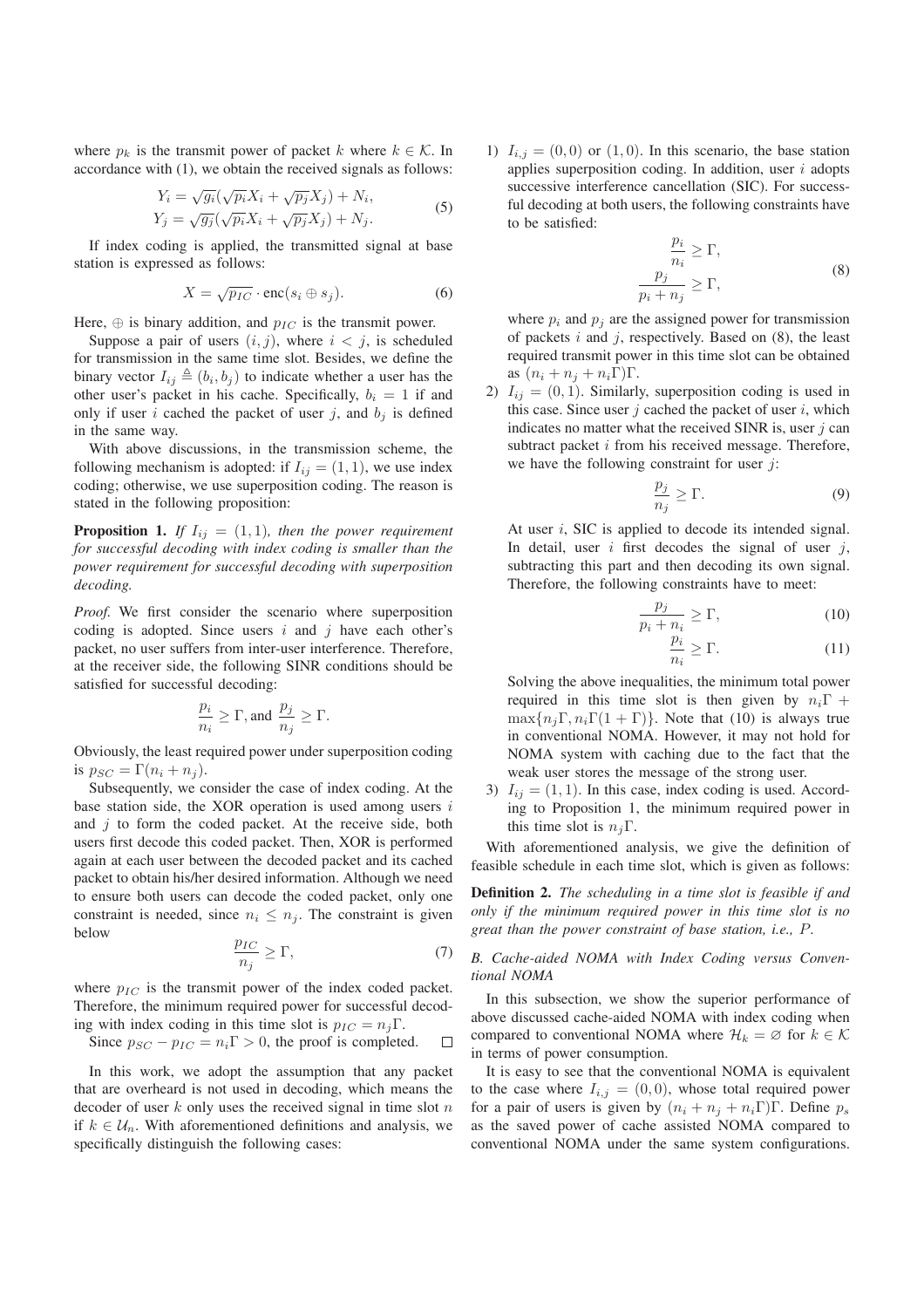Therefore, the power saving of cache-aided NOMA with index coding can be summarized as follows:

- 1) when  $I_{i,j} = (1,0), p_s = 0$ , which means in this case, cache based NOMA with index coding requires the same power as that of conventional NOMA.
- 2) when  $I_{i,j} = (0, 1), p_s = \min\{n_i \Gamma^2, (n_j n_i)\Gamma\}.$
- 3) when  $I_{ij} = (1, 1), p_s = (1 + \Gamma)n_i\Gamma$ .

## *C. Problem Formulation*

Before introducing the problem to be solved, we specify the definition of feasible system as follows:

Definition 3. *Given a realization of link gains, we say that the system is feasible if and only if there exists*  $K/2$  *feasible schedules as defined in Definition 2 such that each user*  $k \in \mathcal{K}$ *gets its intended packet.* 

In this paper, we aim to minimize the sum power consumption of the  $K/2$  time slots as mentioned in Definition 3 to ensure that every user obtains its required packet.

## III. MINIMUM WEIGHT PERFECT MATCHING IN A GRAPH

In this section, we first show that the original user scheduling problem can be transformed into a minimum weight perfect matching problem in an undirected graph. Based on the constructed graph, the feasibility of any given system is analyzed. Furthermore, we formulate the minimum weight perfect matching problem as an integer linear problem, which can be solved by using integer linear programming.

## *A. Construction of Graph Problem*

The user scheduling problem can be transformed to a graph problem in quadratic time. Consider an undirected graph with  $K$  vertices, which correspond to the  $K$  distinct users. We examine every possible pair of users, and compute the minimum required power when they are scheduled within the same time slot. Consider any user pair  $(i, j)$ , and define their required power as  $p_{ij}$ . According to Definition 2, there is an edge connecting vertices i and j if and only if  $p_{ij} \leq P$ . Each edge that satisfies  $p_{ij} \leq P$  in the graph is assigned by a non-negative weight of  $p_{ij}$ . Since there are  $\binom{K}{2}$  edges, the construction of the undirected weighted graph has a time complexity of  $O(K^2)$ . Let *E* be the set of all feasible edges.<br>A subset *E'* ⊂ *E* is called a *matching* if each vertex  $k \in K$ has at most one incident edge in  $E'$ . Furthermore, a matching E' is said to be *perfect* if each node  $k \in \mathcal{K}$  has exactly one incident edge in E'.

According to the definition of perfect matching, if a given problem instance is feasible, then there exist a perfect matching in the graph. In that case, our objective is to find a perfect matching that has the minimum sum weight.

#### *B. Feasibility Analysis*

Given any problem instance, let  $G = (\mathcal{K}, E, p)$  be the constructed undirected weighted graph according to Section III-A, where  $p$  represents the edge cost, which represents the power requirement for the corresponding pair of users. Define

T as the  $K \times K$  Tutte matrix of graph G, and the element in its  $i$ -th row and  $j$ -th column is given as follows:

$$
T(i,j) = \begin{cases} 0 & \text{if } (i,j) \notin E \\ 1 & \text{if } (i,j) \in E, \ i < j \\ -1 & \text{if } (i,j) \in E, \ i > j \end{cases}
$$
 (12)

The feasibility of any given system can then be characterized by the following proposition:

Proposition 4. *The system is feasible if and only if the determinant of the Tutte matrix T is non-zero, i.e.,*  $det(T) \neq 0$ .

*Proof.* Based on [19], for any given G with even  $|K|$ , the determinant of the Tutte matrix  $T$  is non-zero if and only if G contains a perfect matching. According to Section III-A, if a perfect matching exists, the system is feasible.  $\Box$ 

## *C. Integer Linear Problem Formulation*

Suppose a perfect matching in  $G$  exists. Then, our goal is to find a perfect matching  $E^*$  that has minimum weight  $p(E^*)$ . Incident vector  $x \in \{0,1\}^E$  is used in this work to represent matching  $E' \subseteq E$ . For any  $S \subseteq \mathcal{K}$ , let  $f(S) =$  $\{(i, j) \in E | i \in S, j \in \mathcal{K} - S\}$ , which can be regarded as the set of boundary edges of S. Note that for single node, we assume  $f(k) = f({k})$ , where  $k \in \mathcal{K}$ . Based on the definition of perfect matching and the aforementioned analysis, we formulate the minimum weight perfect matching as the following integer linear problem:

$$
\min \sum_{e \in E} p_e x_e \tag{13}
$$

subject to

C1: 
$$
x(f(k)) = 1, \forall k \in \mathcal{K},
$$
  
C2:  $x_e \in \{0, 1\}, \forall e \in E,$  (14)

where  $C1$  indicates that each node has exactly one incident edge,  $C2$  shows that the indicator variable of edge  $e$ ,  $x_e$ , is a binary variable. The minimization problem (13) can be solved by integer linear programming [20]. Alternatively, it can also be solved in polynomial time by the classic Edmond's algorithm [21], whose time complexity can be further reduced to  $O(K^3)$  [22].

#### IV. SIMULATION RESULTS

In this section, we use Monte-Carlo simulation to compare the performance of our proposed cache-based NOMA system with index coding to that of the conventional cache based NOMA and NOMA without caching systems. The cell radius  $R$  is assumed to be 500 meters. Within the cell, there is one base station fixed at the cell center and serves K uniformly distributed users. We set the system bandwidth to be  $W = 5$  MHz. In addition, the noise power density is assumed to be  $-174$  dBm/Hz. Besides, we assume that the minimum data rate of each user is 10 Mbits/s. For the radio propagation model, both the large scale fading and the small scale fading are taken into account. Specifically, the largescale fading is assumed to be distance-dependent and it is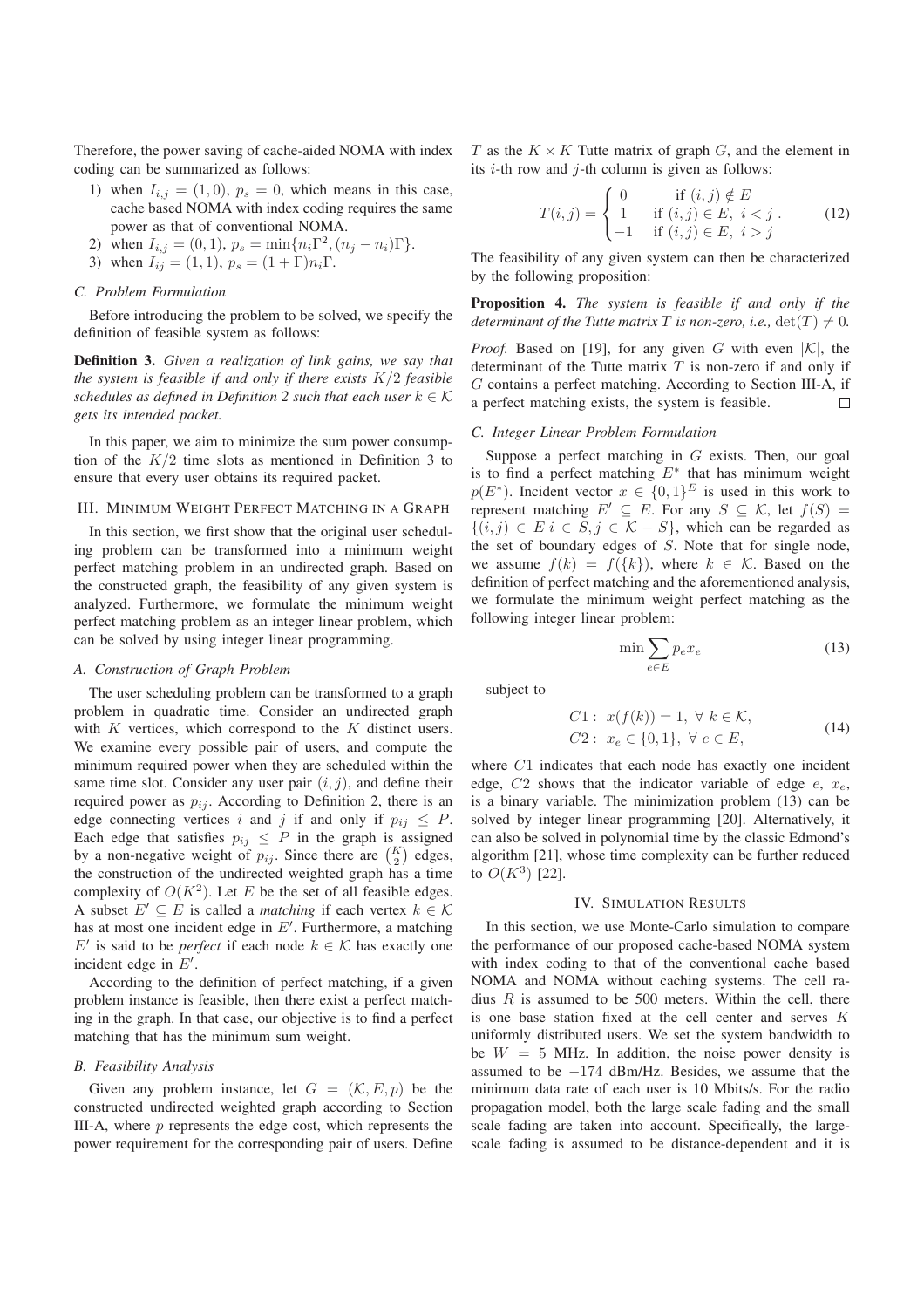TABLE I SIMULATION PARAMETERS

| <b>Parameters</b>                       | <b>Value</b>                                              | 500                                      |
|-----------------------------------------|-----------------------------------------------------------|------------------------------------------|
| Cell radius                             | $500 \text{ m}$                                           |                                          |
| Distance-dependent path loss            | $128.1 + 37.6 \log_{10} d \text{ dB}, d \text{ is in km}$ | $\sum_{\text{E}}^{\text{H}} 400$         |
| Small-scale fading                      | Rayleigh fading with variance 1                           |                                          |
| The distribution of users               | Randomly uniform distribution                             |                                          |
| Power constraint per transmission, P    | 2 W                                                       |                                          |
| Noise power density                     | $-174$ dBm/Hz                                             |                                          |
| Total power budget, $P_{total}$         | 2 W                                                       |                                          |
| System bandwidth, W                     | 5 MHz                                                     | Total Transmit Power /<br>29<br>09<br>09 |
| Number of users, $K$                    | $4$ to $12$                                               |                                          |
| Data rate calculation                   | Shannon's capacity formula                                | 100                                      |
| Successful decoding threshold, $\Gamma$ |                                                           |                                          |
| Cache capacity per user, $C$            | $2$ to 6                                                  |                                          |
|                                         |                                                           | 0                                        |

given by  $128.1 + 37.6 \log_{10} d$ , where d is in kilometers, which represents the distance between the base station and the user. For the small-scale fading, independent Rayleigh fading with variance 1 is applied among users. In addition, we consider a total power budget  $P_{\text{total}}$  for the  $K/2$  time slots, which is set<br>to be the same as the power constraint of base station, P. We to be the same as the power constraint of base station, P. We summarize the simulation parameters in Table I.

## *A. Power Consumption*

In this subsection, we compare the power consumption of our proposed system to that of the cache-based NOMA and conventional NOMA system. Specifically, in the cachebased NOMA, the transmission mechanism at the base station is always superposition coding. Meanwhile, in conventional NOMA, caching is not applicable, which means the cache capacity of conventional NOMA is  $\overline{C} = 0$ . To obtain the total power consumption for aforementioned three systems, we randomly generate 100,000 link gain instances. Each data is calculated by averaging the power consumptions of the instances where each of the systems requires a transmit power that is no great than  $P_{total}$ . Besides, we define "Power Saving 1" as the power saving ratio of our cache based NOMA with index coding when compared to that of conventional NOMA. The calculating method is quoted below

$$
\frac{P_{\text{total}}(\text{NOMA}) - P_{\text{total}}(\text{C-NOMA-I})}{P_{\text{total}}(\text{NOMA})} \times 100\%,\qquad(15)
$$

where  $P_{\text{total}}(\text{NOMA})$  and  $P_{\text{total}}(\text{C-NOMA-I})$  represents the average required transmit power for successful decoding of all users' packets of conventional NOMA and our designed NOMA, respectively. Similarly, we define "Power Saving 2" as the power saving ratio of cache based NOMA with index coding when compared to that of conventional cache-based NOMA.

Fig. 1 shows the total transmit power of the above mentioned three systems, where the cache capacity  $\overline{C}$  is set to be 2, which means that each user could cache the packets of any two of the other users. From Fig. 1, it is easy to see that, with more users, the required transmit power of all systems increase. Besides, for any given  $K$ , the required power for successful decoding of cache based NOMA with index coding is less than the needed power of both NOMA without caching



Fig. 1. Power consumption v.s. The number of users,  $K$ 



Fig. 2. Power consumption / Outage probability v.s. The cache capacity of users,  $\bar{C}$ 

and conventional cache-based NOMA network. In addition, when the number of users is smaller, the power saving ratio of the cache based NOMA with index coding is larger. For example, when  $K = 4$ , cache based NOMA with index coding saves power by 25.59% and 10.42% comparing to that of NOMA without caching and conventional cache-based NOMA systems. The reason is when  $K$  is smaller, the probability for weak users to cache the packets of strong users and the ratio of the case where  $I_{i,j} = (1, 1)$  are higher.

In addition, we also demonstrate the relationship between the power consumption of two cache-based NOMA systems and the maximum cache capacity of each user  $\overline{C}$ . This is shown by Fig. 2 (left side), in which the number of users is assumed to be  $K = 10$ . The x-axis represents the cache capacity of each user, while the left  $y$ -axis indicates the total power consumption. According to Fig. 2, we see that, given any  $\overline{C}$ , our designed cache based NOMA with index coding requires less power than that of conventional cache based NOMA. Besides, the required power of both systems decreases with the increasing of  $\overline{C}$ . Moreover, the larger the value of  $\overline{C}$ , the less total required power of our designed NOMA with index coding scheme. For example, when  $\overline{C} = 6$ , cache based NOMA with index coding saves power by 20.09% when compared to that of the case where  $\overline{C} = 2$ .